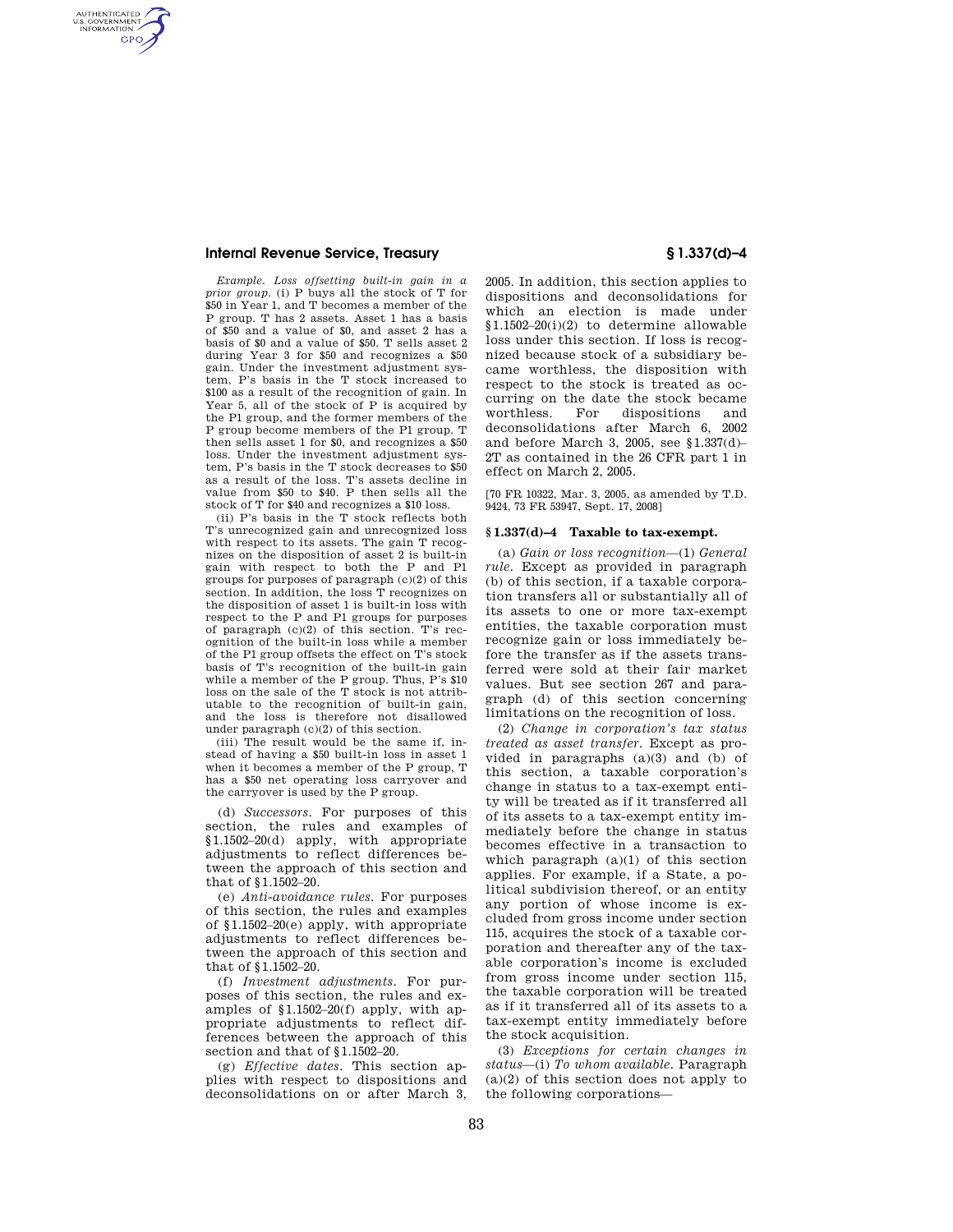(A) A corporation previously tax-exempt under section 501(a) which regains its tax-exempt status under section 501(a) within three years from the later of a final adverse adjudication on the corporation's tax exempt status, or the filing by the corporation, or by the Secretary or his delegate under section 6020(b), of a federal income tax return of the type filed by a taxable corporation;

(B) A corporation previously tax-exempt under section 501(a) or that applied for but did not receive recogni-.<br>tion of exemption under section 501(a) before January 15, 1997, if such corporation is tax-exempt under section 501(a) within three years from January 28, 1999;

(C) A newly formed corporation that is tax-exempt under section 501(a) (other than an organization described in section  $501(c)(7)$ ) within three taxable years from the end of the taxable year in which it was formed;

(D) A newly formed corporation that is tax-exempt under section 501(a) as an organization described in section 501(c)(7) within seven taxable years from the end of the taxable year in which it was formed;

(E) A corporation previously tax-exempt under section 501(a) as an organization described in section  $501(c)(12)$ , which, in a given taxable year or years prior to again becoming tax-exempt, is a taxable corporation solely because less than 85 percent of its income consists of amounts collected from members for the sole purpose of meeting losses and expenses; if, in a taxable year, such a corporation would be a taxable corporation even if 85 percent or more of its income consists of amounts collected from members for the sole purpose of meeting losses and expenses (a non-85 percent violation), paragraph  $(a)(3)(i)(\overline{A})$  of this section shall apply as if the corporation became a taxable corporation in its first taxable year that a non-85 percent violation occurred; or

(F) A corporation previously taxable that becomes tax-exempt under section 501(a) as an organization described in section  $501(c)(15)$  if during each taxable year in which it is described in section  $501(c)(15)$  the organization is the subject of a court supervised rehabilita-

# **§ 1.337(d)–4 26 CFR Ch. I (4–1–10 Edition)**

tion, conservatorship, liquidation, or similar state proceeding; if such a corporation continues to be described in section 501(c)(15) in a taxable year when it is no longer the subject of a court supervised rehabilitation, conservatorship, liquidation, or similar state proceeding, paragraph (a)(2) of this section shall apply as if the corporation first became tax-exempt for such taxable year.

(ii) *Application for recognition.* An organization is deemed to have or regain tax-exempt status within one of the peparagraph  $(a)(3)(i)(A)$ ,  $(B)$ ,  $(C)$ , or  $(D)$  of this section if it files an application for recognition of exemption with the Commissioner within the applicable period and the application either results in a determination by the Commissioner or a final adjudication that the organization is tax-exempt under section 501(a) during any part of the applicable period. The preceding sentence does not require the filing of an application for recognition of exemption by any organization not otherwise required, such as by §1.501(a)-1, §1.505(c)-1T, and  $$1.508-1(a)$ , to apply for recognition of exemption.

(iii) *Anti-abuse rule.* This paragraph (a)(3) does not apply to a corporation that, with a principal purpose of avoiding the application of paragraph  $(a)(1)$ or (a)(2) of this section, acquires all or substantially all of the assets of another taxable corporation and then changes its status to that of a tax-exempt entity.

(4) *Related transactions.* This section applies to any series of related transactions having an effect similar to any of the transactions to which this section applies.

(b) *Exceptions.* Paragraph (a) of this section does not apply to—

(1) Any assets transferred to a tax-exempt entity to the extent that the assets are used in an activity the income from which is subject to tax under section 511(a) (referred to hereinafter as a ''section 511(a) activity''). However, if assets used to any extent in a section 511(a) activity are disposed of by the tax-exempt entity, then, notwithstanding any other provision of law (except section 1031 or section 1033), any gain (not in excess of the amount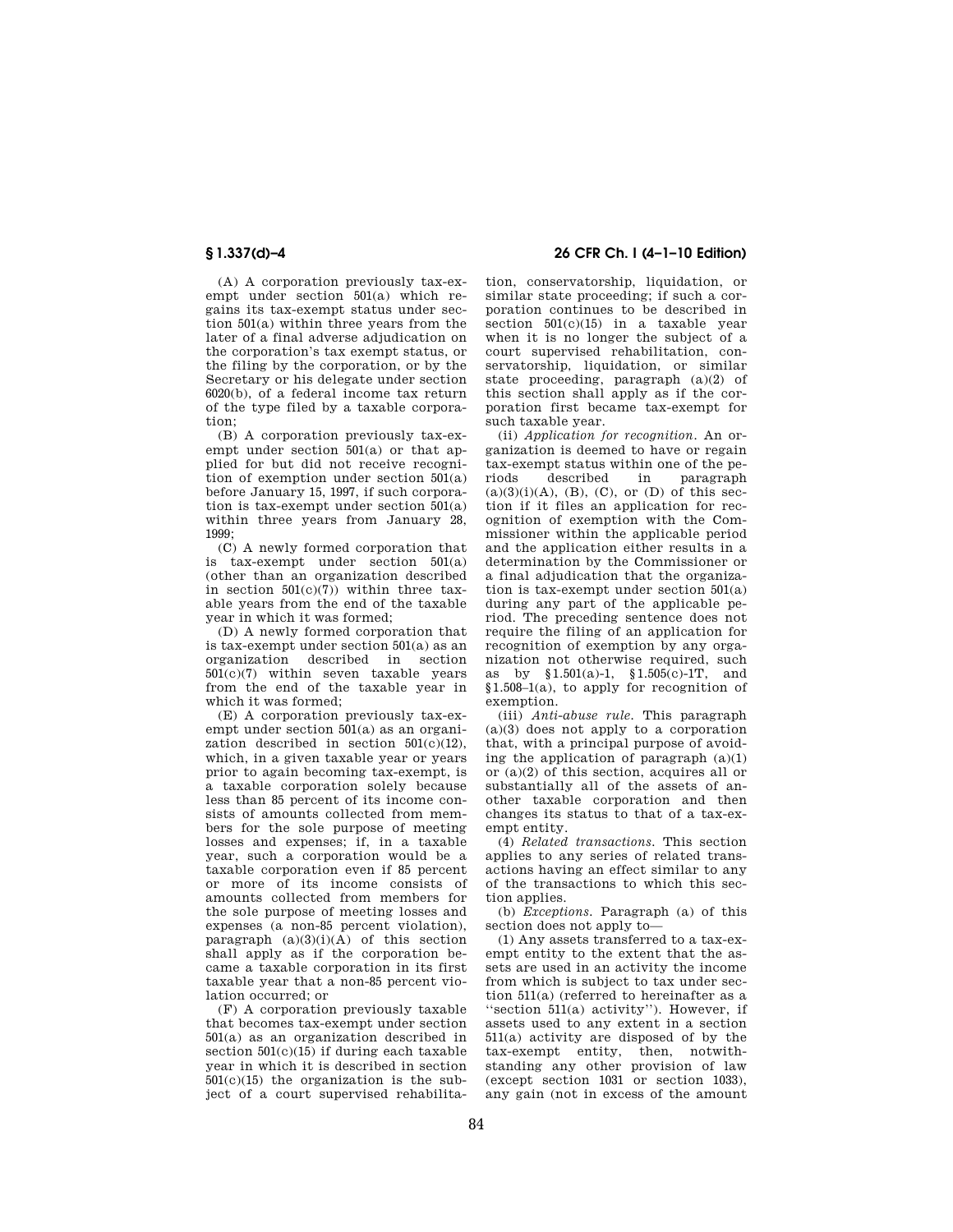## **Internal Revenue Service, Treasury § 1.337(d)–4**

not recognized by reason of the preceding sentence) shall be included in the tax-exempt entity's unrelated business taxable income. To the extent that the tax-exempt entity ceases to use the assets in a section 511(a) activity, the entity will be treated for purposes of this paragraph (b)(1) as having disposed of the assets on the date of the cessation for their fair market value. For purposes of paragraph  $(a)(1)$ of this section and this paragraph  $(h)(1)$ —

(i) If during the first taxable year following the transfer of an asset or the corporation's change to tax-exempt status the asset will be used by the tax-exempt entity partly or wholly in a section 511(a) activity, the taxable corporation will recognize an amount of gain or loss that bears the same ratio to the asset's built-in gain or loss as 100 percent reduced by the percentage of use for such taxable year in the section 511(a) activity bears to 100 percent. For purposes of determining the gain or loss, if any, to be recognized, the taxable corporation may rely on a written representation from the tax-exempt entity estimating the percentage of the asset's anticipated use in a section 511(a) activity for such taxable year, using a reasonable method of allocation, unless the taxable corporation has reason to believe that the taxexempt entity's representation is not made in good faith;

(ii) If for any taxable year the percentage of an asset's use in a section 511(a) activity decreases from the estimate used in computing gain or loss recognized under paragraph  $(b)(1)(i)$  of this section, adjusted for any decreases taken into account under this paragraph (b)(1)(ii) in prior taxable years, the tax-exempt entity shall recognize an amount of gain or loss that bears the same ratio to the asset's built-in gain or loss as the percentage point decrease in use in the section 511(a) activity for the taxable year bears to 100 percent;

(iii) If property on which all or a portion of the gain or loss is not recognized by reason of the first sentence of paragraph (b)(1) of this section is disposed of in a transaction that qualifies for nonrecognition treatment under section 1031 or section 1033, the tax-exempt entity must treat the replacement property as remaining subject to paragraph (b)(1) of this section to the extent that the exchanged or involuntarily converted property was so subject;

(iv) The tax-exempt entity must use the same reasonable method of allocation for determining the percentage that it uses the assets in a section 511(a) activity as it uses for other tax purposes, such as determining the amount of depreciation deductions. The tax-exempt entity also must use this same reasonable method of allocation for each taxable year that it holds the assets; and

(v) An asset's built-in gain or loss is the amount that would be recognized under paragraph  $(a)(1)$  of this section except for this paragraph  $(b)(1)$ ;

(2) Any transfer of assets to the extent gain or loss otherwise is recognized by the taxable corporation on the transfer. See, for example, sections 336, 337(b)(2), 367, and 1001;

(3) Any transfer of assets to the extent the transaction qualifies for nonrecognition treatment under section 1031 or section 1033; or

(4) Any forfeiture of a taxable corporation's assets in a criminal or civil action to the United States, the government of a possession of the United States, a state, the District of Columbia, the government of a foreign country, or a political subdivision of any of the foregoing; or any expropriation of a taxable corporation's assets by the government of a foreign country.

(c) *Definitions.* For purposes of this section:

(1) *Taxable corporation.* A *taxable corporation* is any corporation that is not a tax-exempt entity as defined in paragraph (c)(2) of this section.

(2) *Tax-exempt entity.* A *tax-exempt entity* is—

(i) Any entity that is exempt from tax under section 501(a) or section 529;

(ii) A charitable remainder annuity trust or charitable remainder unitrust as defined in section 664(d);

(iii) The United States, the government of a possession of the United States, a state, the District of Columbia, the government of a foreign country, or a political subdivision of any of the foregoing: